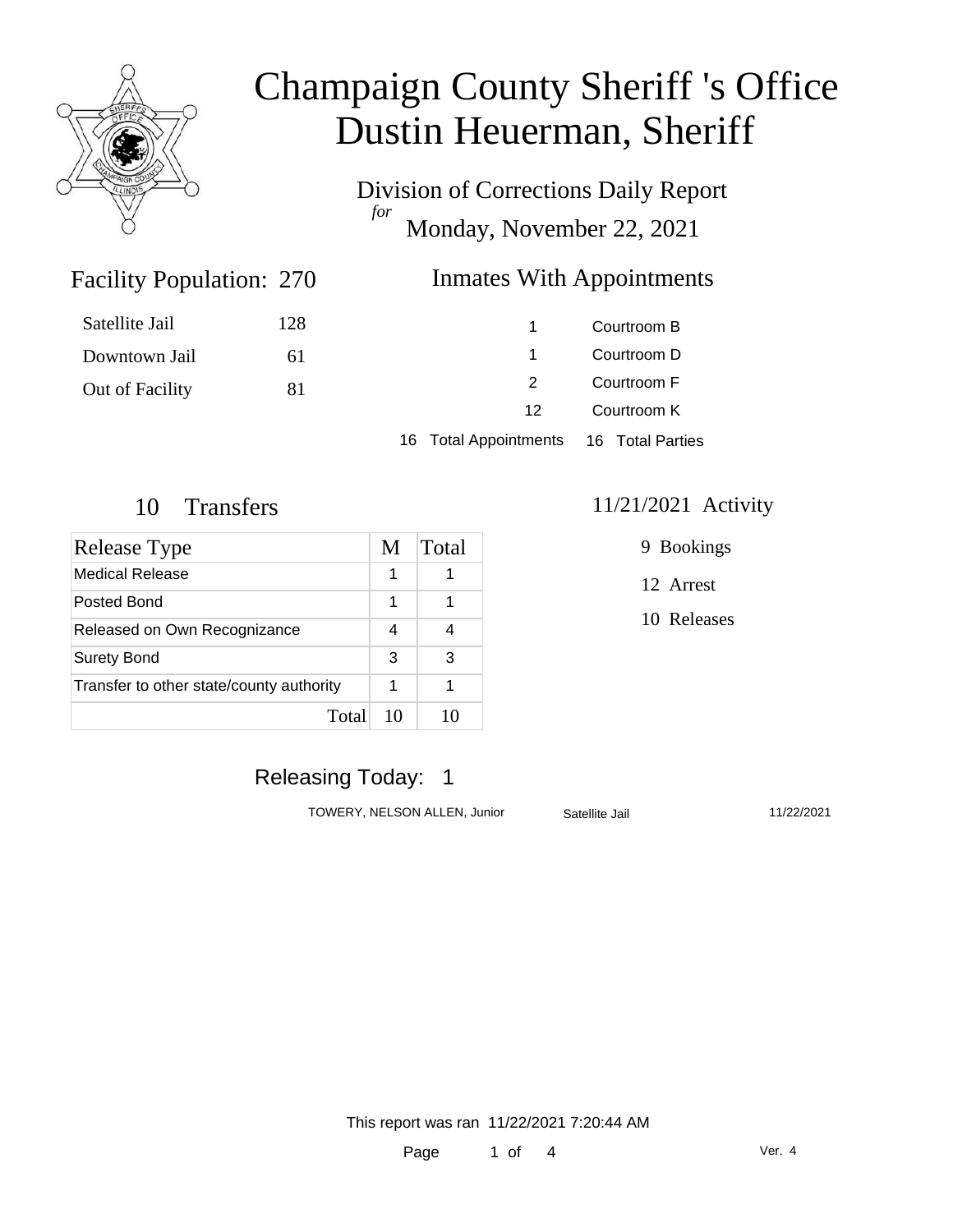

Division of Corrections Daily Report *for* Monday, November 22, 2021

#### Custody Status Count

- Electronic Home Dentention 17
	- Felony Arraignment 12
		- Felony Other 7
	- Felony Pre-Sentence 7
		- Felony Pre-Trial 193
	- Felony Pre-Trial DUI 3
	- Felony Sentenced CCSO 3
	- Felony Sentenced IDOC 3
		- Hold Other 4
		- Hold Sentenced IDOC 2
	- Misdemeanor Arraignment 1
		- Misdemeanor Other 1
		- Misdemeanor Pre-Trial 2
			- Petition to Revoke 4
			- Remanded to DHS 6
			- Traffic Arraignment 3
				- Traffic Pre-Trial 1
		- Traffic Sentenced CCSO 1
			- Total 270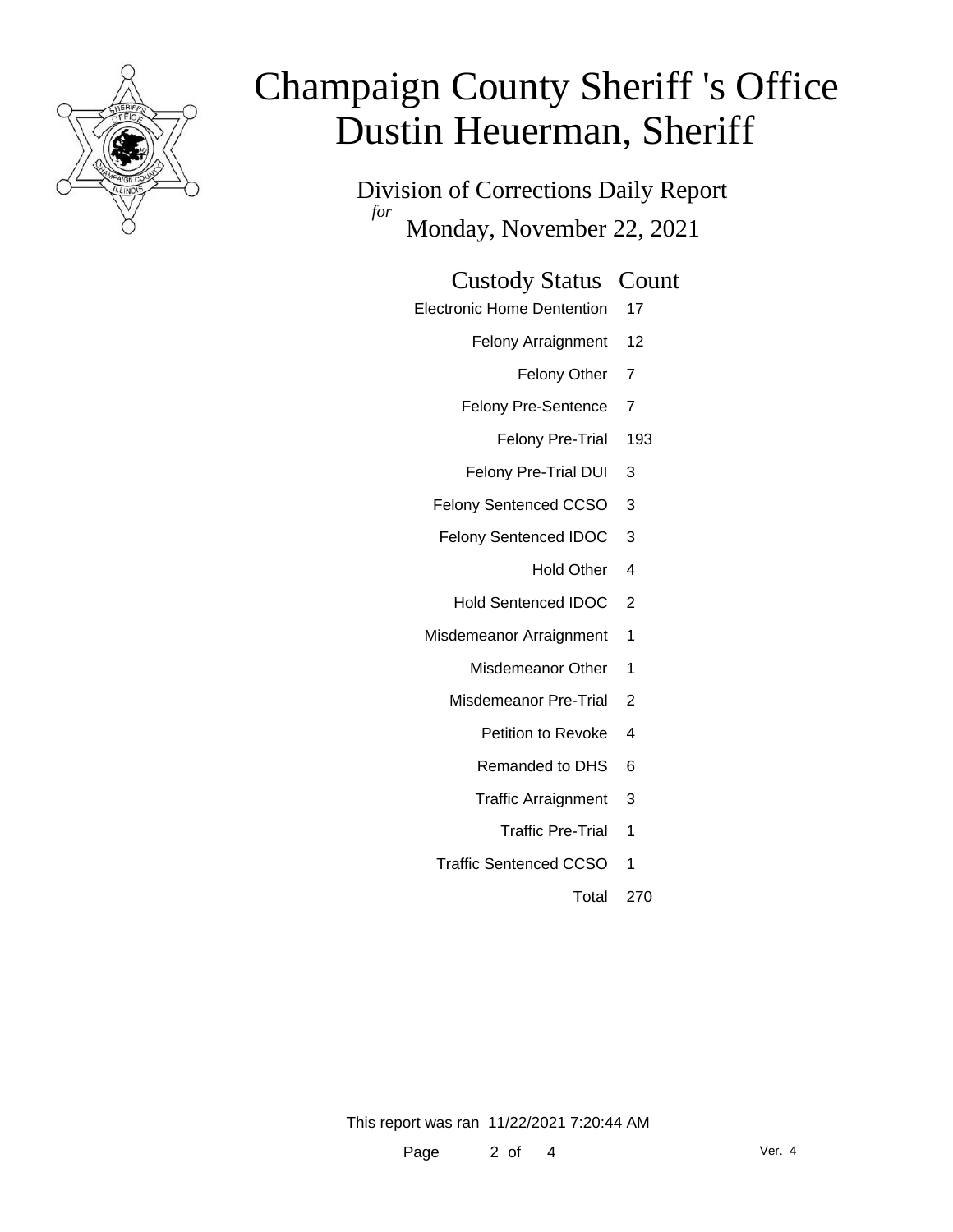

Division of Corrections Daily Report *for* Monday, November 22, 2021

# Inmates With Appointments

| Jailing Party Name               | Location    | Number of Records / Node |
|----------------------------------|-------------|--------------------------|
| ABERNATHY, REYNEAR CALVIN        | Courtroom K | 1 / Satellite Jail       |
| <b>BEADLES, KIERA RENEE</b>      | Courtroom K | 1 / Satellite Jail       |
| <b>CHAMBERS, GARY DANTE</b>      | Courtroom K | 1 / Satellite Jail       |
| <b>GARCIA, MARTHA</b>            | Courtroom K | 1 / Satellite Jail       |
| <b>MARTIN, JEREMIAH FRANCIS</b>  | Courtroom K | 1 / Satellite Jail       |
| MCCLAIN, HURCHEL JOSEPH          | Courtroom K | 1 / Satellite Jail       |
| MCCOY, VALENCIA C                | Courtroom K | 1 / Satellite Jail       |
| MOFFETT, CAROLYN REENE           | Courtroom K | 1 / Satellite Jail       |
| PEACOCK, BRIAN SCOTT             | Courtroom K | 1 / Satellite Jail       |
| RICHARDSON, JOHNNY LINDAL        | Courtroom K | 1 / Satellite Jail       |
| SEVERT, MARISSA DANYEL           | Courtroom K | 1 / Satellite Jail       |
| SIMMONS, MICHAEL JAMAL           | Courtroom B | 1 / Out of Facility      |
| TAYLOR, STANLEY JAMES            | Courtroom D | 1 / Satellite Jail       |
| UFEN, SEAN THOMAS                | Courtroom K | 1 / Satellite Jail       |
| <b>WELLS, HAYLEY CHRISTINE</b>   | Courtroom F | 1 / Satellite Jail       |
| WILLIAMS, STEVEN PATRICK, Second | Courtroom F | 1 / Out of Facility      |

### **Transfers**

| BOWMAN, NOAH AUSTIN           | Released on Own Recognizance                            | Satellite Jail |
|-------------------------------|---------------------------------------------------------|----------------|
| CRABB, KEANAN ALLEN           | Released on Own Recognizance                            | Satellite Jail |
| CRANDALL, TERRY LEE, Junior   | <b>Surety Bond</b>                                      | Satellite Jail |
| FOX, JEREMY ALLEN             | Released on Own Recognizance                            | Satellite Jail |
| JIMENEZ, JAVIER               | <b>Surety Bond</b>                                      | Satellite Jail |
| JONES, STEVEN SEAN            | <b>Medical Release</b>                                  | Satellite Jail |
| MOORE, DAZHAN IKE DANELL      | <b>Surety Bond</b>                                      | Satellite Jail |
| PETTIGREW, LARRY DALE, Junior | Transfer to other state/county authority Satellite Jail |                |
|                               |                                                         |                |

This report was ran 11/22/2021 7:20:44 AM